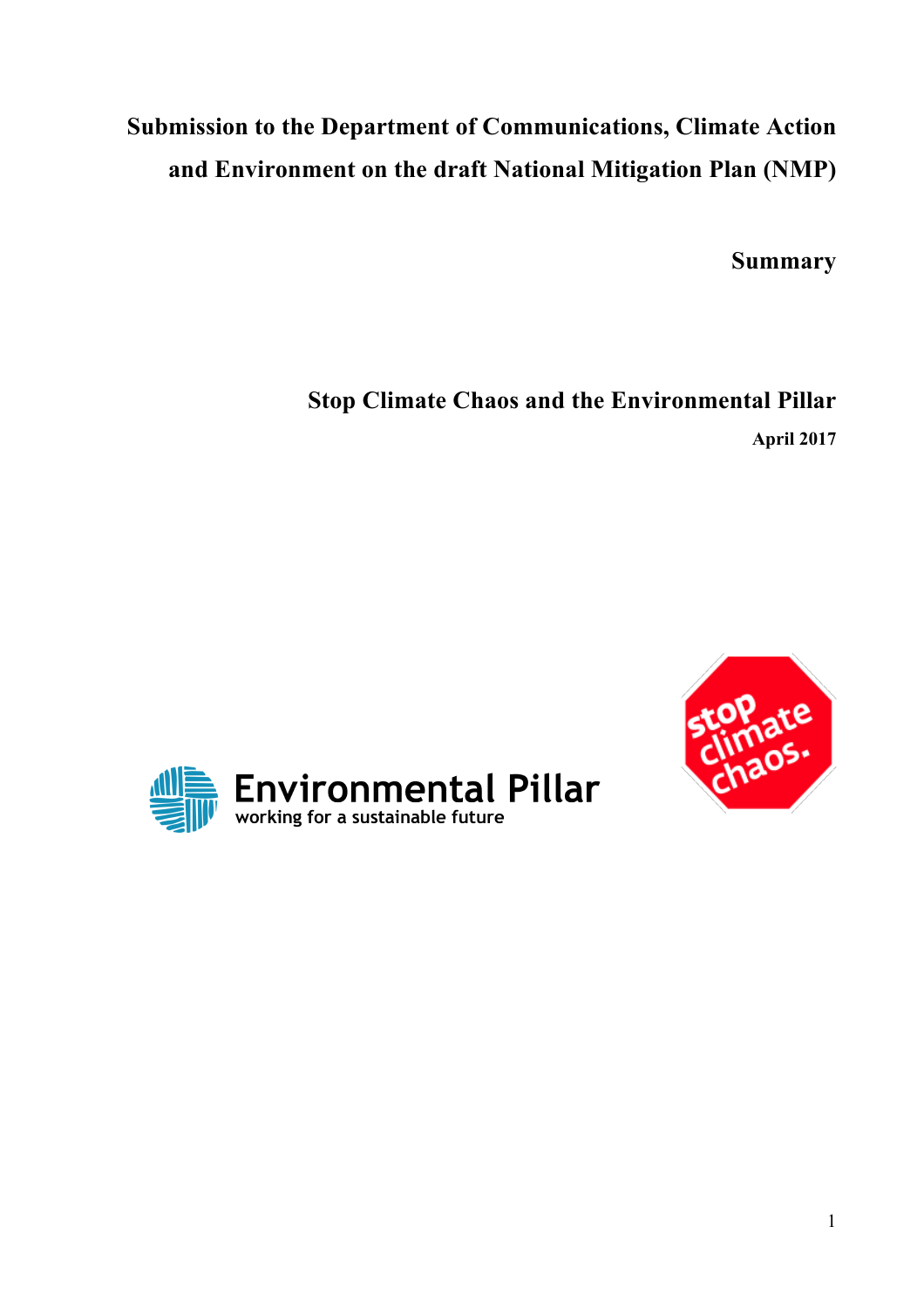# **1 Does the NMP put forward a Plan for delivering Ireland's climate action commitments?**

The Environmental Protection Agency has explicitly stated that transformational change is urgently required across the entire economy and society to make the shift towards decarbonisation. As advised by the Climate Change Advisory Council (CCAC), long-term planning and a stable policy framework comprising concrete policies is required. The NMP should outline how Ireland will achieve its 2020 and 2030 climate and energy targets, and outline the roadmap required for Ireland to reach its 2050 national objective.

Overall, it is the view of Stop Climate Chaos (SCC) and the Environmental Pillar<sup>i</sup> that the draft Plan does not achieve these objectives.<sup>1</sup> It fails to:

- reflect any increase in ambition to meet either Ireland's existing EU targets or to ensure Ireland does its fair share of the global effort to deliver on the temperature limits adopted in the Paris Agreement, and;
- fulfil the task ascribed to it under the Climate Action and Low Carbon Development Act  $(2015)^2$

As intended in the Climate Act (2015), the draft Plan is required to set the parameters for other Ministers to frame their sectoral mitigation plans. There is no indication of the manner in which this is to be achieved or what support will be provided to individual Departments to enable them to comply with the overall national mitigation framework.

Also intended under the Climate Act (2015), climate justice is one of the principles that climate policy measures must have regard to. We are concerned with how the draft Plan frames climate action as costly and undesirable. To be just and adequate, the Plan must integrate analysis of the implications of the local and global human costs of inaction, the costs of delayed mitigation action and the costs of non-compliance with EU targets, the wider systemic risks of inaction, and the cost of failing to capitalise on the opportunities of an ambitious pathway to decarbonisation.

 $<sup>1</sup>$  The full submission is available at:</sup>

<sup>2</sup> The Act stipulates that the NMP must specify '*the manner in which it is proposed to achieve the national transition objective*' and '*the policy measures that... would be required... for furthering the achievement of the national transition objective*'. The NMP must also '*take into account any existing obligation of the State under the law of the European Union or any international agreement*', and '*specify the mitigation policy measures to be adopted by the Ministers of the Government*...'.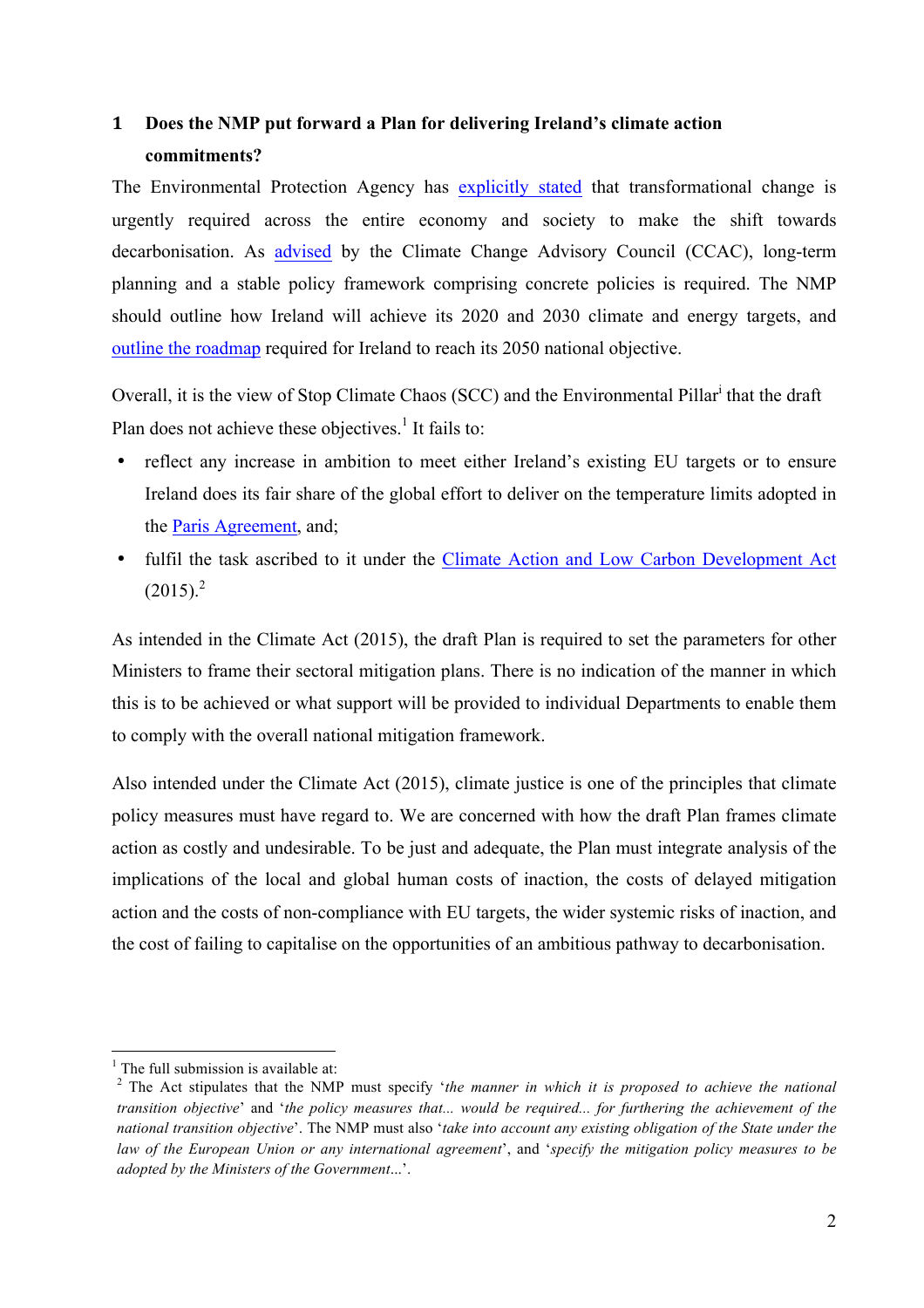There are four targets or benchmarks which determine what Ireland's *fair share* of action is:

# **1. Ireland's 2020 target**

Ireland's 2020 climate target is a 20% reduction in combined emissions from transport, buildings and agriculture below 2005 levels.<sup>3</sup> The draft Plan expresses the 2020 target as a carbon budget of 338 MtCO<sub>2</sub>e for 2013-2020. Ireland (alongside only a small number of other EU countries) is set to miss its 2020 targets: emissions will be, at best, 6% below 2005 levels. The EPA projects total non-ETS emissions for the period will exceed 350 MtCO<sub>2</sub>e, **an emissions gap of 12 MtCO2**. The draft Plan fails to specify how the Government intends to close this emissions gap to target. This is despite the significant local and global human costs and the considerable financial penalties Ireland may face over the coming decade to 2030.

# **2. Ireland's proposed 2030 target**

Ireland's provisional 2030 target is a 30% cut in the annual aggregate emissions of the transport, buildings and agriculture sectors. The carbon budget for the transport, buildings and agriculture sectors is approximately 383 MtCO<sub>2</sub>e for 2021 to 2030. The EPA project that Ireland will produce almost  $456$  MtCO<sub>2</sub>e over the same period; this leaves an emissions gap of 73 million tonnes (a 19% overshoot on the carbon budget). The draft Plan fails to specify how the Government intends to close this emissions gap to target.

# **3. Ireland's 2050 National Transition Objective**

The National Transition Objective for 2050 is an 80% reduction in combined emissions from energy, transport and buildings and an approach to carbon neutrality in agriculture by 2050. Ireland's 2050 objective ring-fences all available national greenhouse gas sinks from land use to be counted as offsets against agriculture-related emissions. This requires all other sectors to undertake absolute emissions cuts of at least 80% compared to 1990 levels, with no offsetting "flexibility".

The 2050 target requires Ireland to reduce emissions by 5% year-on-year, every year, between now and 2050. Expressed as a carbon budget for the period 2016-2050, this amounts to a limit on combined emissions from all sectors except agriculture of, *at most,*

<sup>&</sup>lt;sup>3</sup> Emissions from the energy sector are covered by a European-wide Emissions Trading Scheme (ETS), however Ireland does have national targets to increase renewable energy in electricity, transport and heat.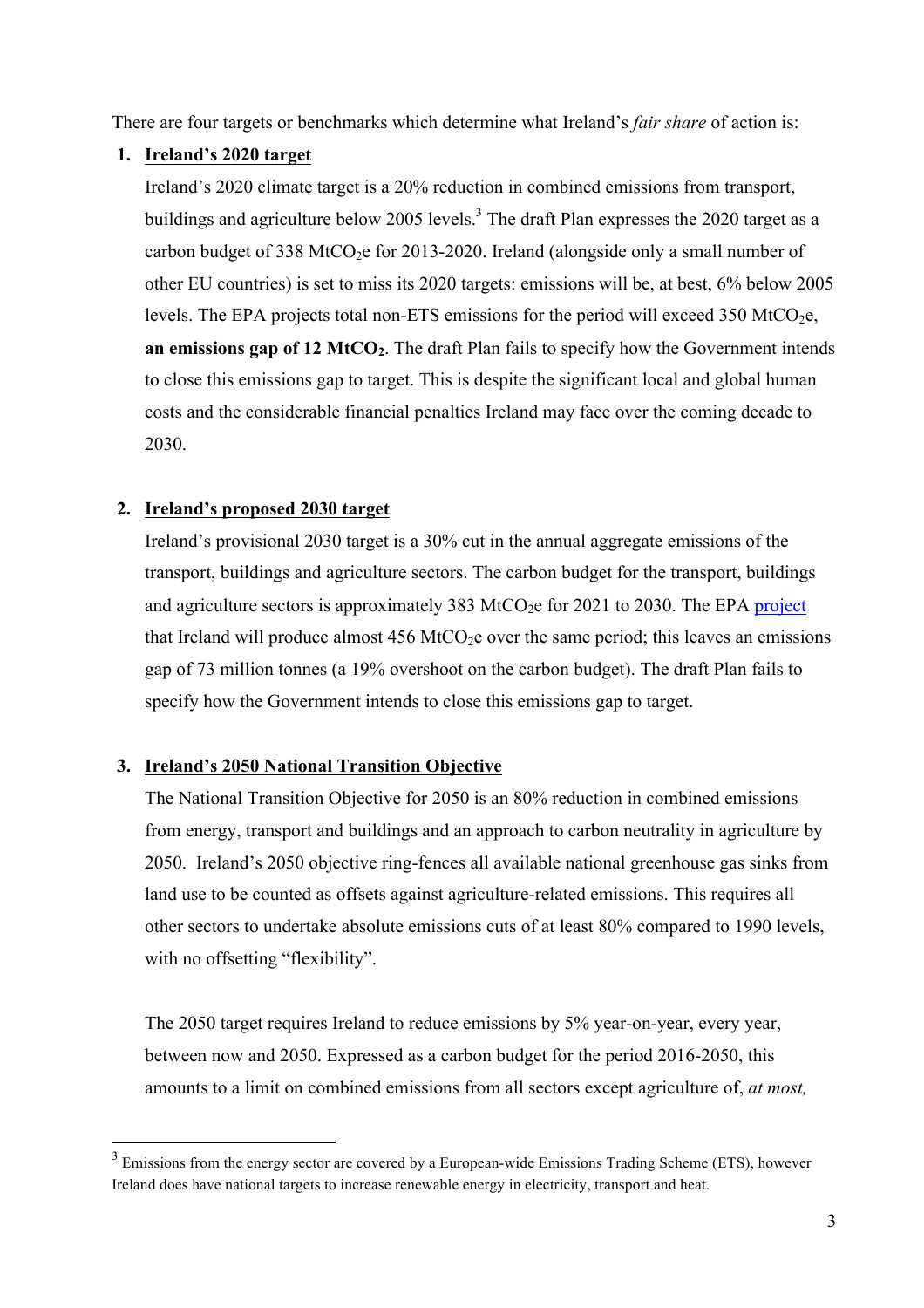653 million tonnes of carbon dioxide. Based on current EPA analysis, emissions are projected to increase to nearly two and a half times that limit, a total of 1585 million tonnes of  $CO<sub>2</sub>$  (an overshoot of 932 million tonnes). As is, the current draft Plan would therefore result in an overshoot of the 2050 objective by almost one billion tonnes of carbon dioxide. The total available carbon budget for 2016-2050 would already be exhausted by 2030 on the current business-as-usual emissions trajectory.

#### **4. Ireland's obligations under the Paris Agreement**

The Paris Agreement commits to holding the increase in the global average temperature rise to '*well below 2°C above pre-industrial levels and pursuing efforts to limit temperature increase to 1.5°C above pre-industrial levels*'. The Climate Fair Shares model estimates that Ireland's equitable contribution would be a reduction in emissions by 53%-63% below 1990 levels by 2025. This would limit annual emissions in 2025 to between 20-26 million tonnes of  $CO<sub>2</sub>e$ , compared to EPA projections of around 63 MtCO<sub>2</sub>e. This represents an emissions *gap* of around 40 million tonnes per annum already in 2025. Currently, the draft Plan implies a plan to emit three times the annual emissions of Ireland's fair share of global effort under the Paris Agreement by 2025. Within the limits indicated by the Agreement, Ireland's entire annual carbon budget would be exhausted by emissions from the agricultural sector alone by 2025.

#### **Recommendations for delivering Ireland's climate action commitments**

It is the view of SCC and the Environmental Pillar that the Plan as a whole should not be considered an adequate template for ambitious, fair climate action and effective national mitigation policy planning. A new Plan must be brought forward which should aim to:

- 1. Acknowledge the implications of any projected failure by Ireland to meet its fair share of the global effort under the Paris Agreement and how it intends to address this shortfall.
- 2. Explicitly evaluate the direct costs of inaction, the rising costs if action is delayed, the opportunity costs of inaction and the systemic risks associated with inaction. Moreover, we recommend that the building of technical and economic advisory capacity should include the expansion of the current narrow 'cost-effectiveness' analysis, as a matter of priority, to integrate analysis on an ongoing basis of the implications of all of the costs and risks outlined.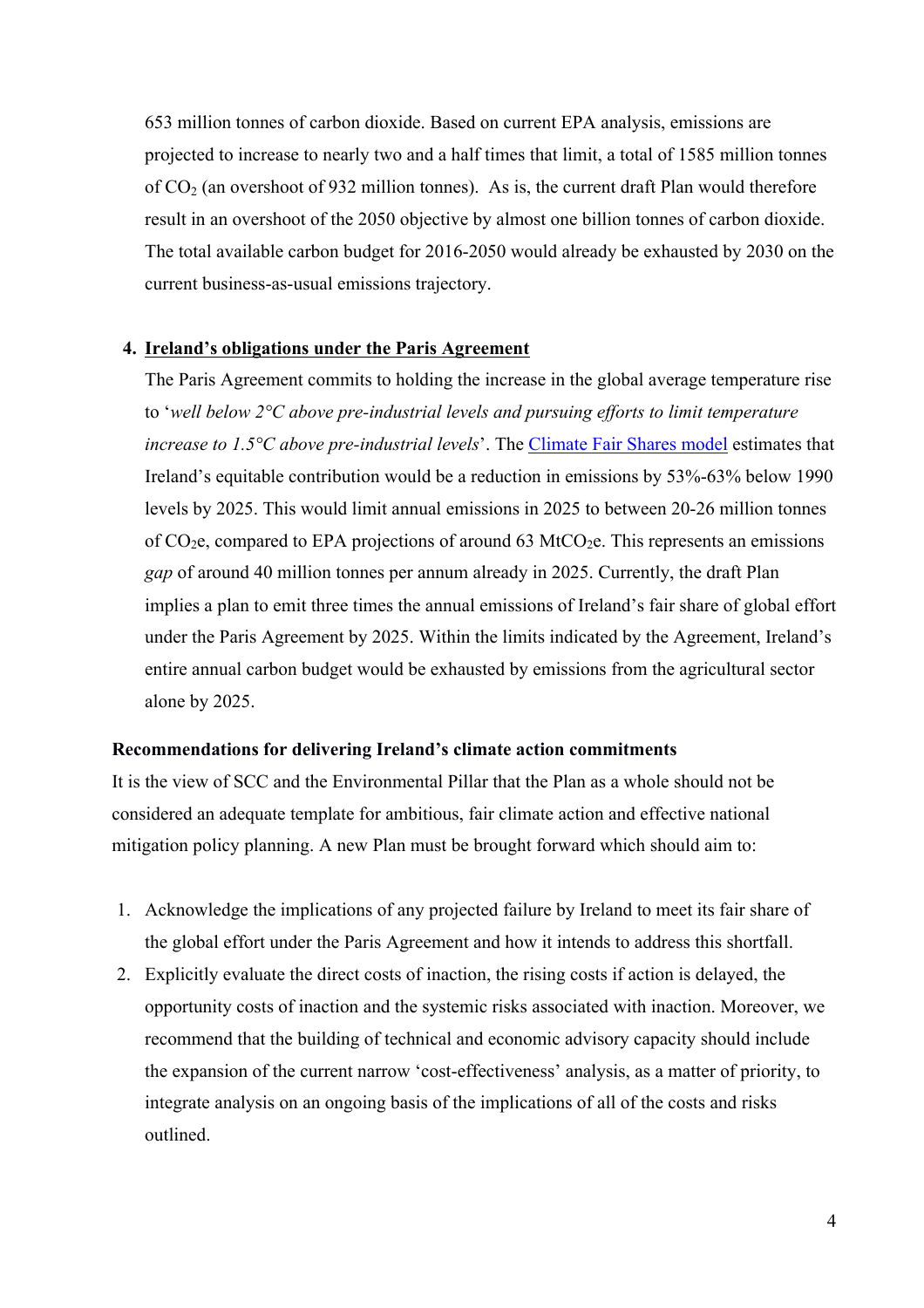- 3. Present a compelling vision for a decarbonised Ireland, accepting and embracing the challenge and making the decarbonisation agenda an agenda for social progress and equity, prosperity and environmental sustainability. This will require fostering a pragmatic but positive narrative (based on 'how to' rather than 'how much') around climate action if the public and private sector are expected to support the measures needed.
- 4. Outline how the Government intends to close the gap between current projections and Ireland's 2020 and 2030 EU targets, while being consistent with the national 2050 objective of an 80% cut in net annual GHG emissions. The mitigation plan must also demonstrate Ireland's intention and capacity to enhance climate action in line with its commitments under the Paris Agreement. It will also need to account for the implications of the ambition of that plan for achievement of Ireland's 2020, 2030 and 2050 climate commitments.
- 5. Contain an overall carbon budget for the achievement of the National Transition Objective by 2050. This will help provide a useful guide for policy development and implementation. Within that overall budget, the Plan should also determine a carbon budget for the five year timeframe it covers and proceed to allocate available emissions and reduction efforts between sectors to achieve the continuous, substantial and sustained decarbonisation that is required economy wide. As part of this, the NMP needs to set out detailed objectives and intended policy measures to be adopted to deliver on these objectives for at least a five year period.

The remainder of this summary assesses the draft Plan in relation to specific sectors.

#### **2** Does the NMP commence the phase out of fossil fuels?

The overall contribution from renewable energy in Ireland remains low. This is despite Ireland having an abundance of renewable energy, with the potential to become a major beneficiary of the global shift towards carbon-free economies. The draft NMP acknowledges the need to diversify Ireland's renewable sector and to phase out energy from peat and coal. However, there is no clear specific outline provided on *how* and *when* these objectives will be achieved:

- no new options are presented for decarbonising electricity generation,
- no fixed decision is made regarding the future of Moneypoint, Ireland's coal-fired power station, 4

<sup>&</sup>lt;sup>4</sup> The Energy White Paper (2015) contains a commitment to make key decisions on the future of the Moneypoint station before 2020. No decision has been made.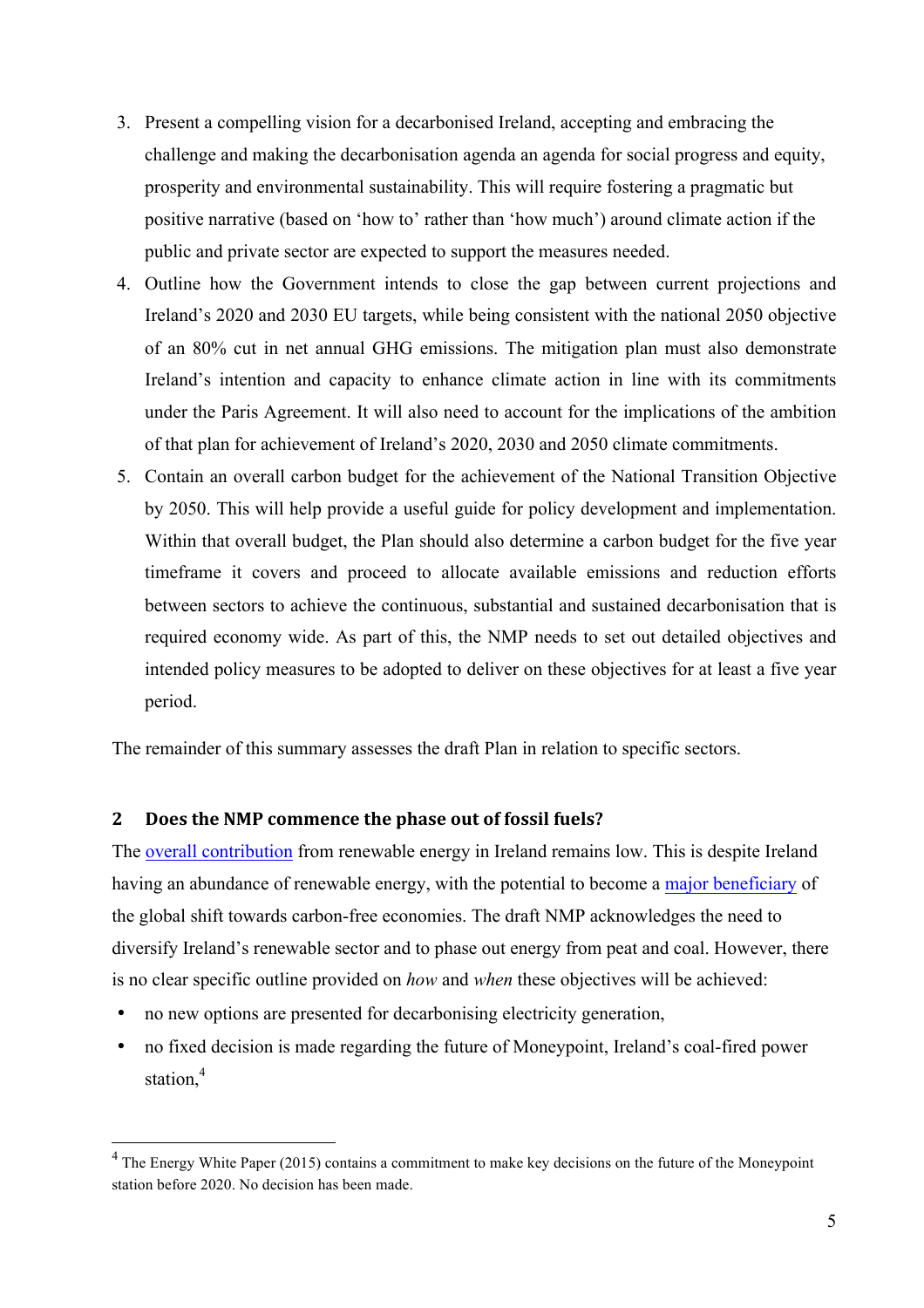• no measures are included regarding the termination of peat harvesting for electricity generation before 2030.

Commitment to the preparation of options for the removal of financial subsidies to fossil fuel energy in the draft Plan is welcome. Subsidies should be redirected to investments in renewable energy and low carbon development, training and employment and sustainable, progressive energy poverty alleviation.

There is considerable need however, for a plan on how to respond to the social and economic needs of communities affected by the phasing out of fossil fuel-related jobs. This plan could be driven by a cross-agency task force supported by political initiative and engagement and charged with the responsibility of identifying alternative, good quality, sustainable job opportunities.

We welcomed the passage of the Fossil Fuel Divestment Bill to Third Stage in January 2017. This was an important signal of recognition by a majority in the Oireachtas of the evidence that the bulk of remaining fossil fuel reserves will need to remain unburned, and there is an imperative to phase out fossil fuels as soon as possible.

## **Recommendations for the NMP on the phasing out of fossil fuels**

- 1. We acknowledge the amendment in the accompanying SEA Environmental Report to the NMP that a study be undertaken in the next two years to provide a roadmap and inform the next NMP concerning the future of Moneypoint. From a climate action perspective, it is necessary that clarity be provided that the objective of this roadmap must be to move Moneypoint away from coal burning.
- 2. We support the *recommendation* from the CCAC for the termination of peat firing of power stations as an obvious step in shifting policy towards decarbonisation and away from fossil fuel dependence.<sup>5</sup> The NMP should also include a ban on future exploration for fossil fuels in Ireland (including territorial waters).
- 3. We support the recommendation from the IIEA (2017) that individual climate policies be socially and rurally proofed and that Government commit to proactively manage the transition for affected communities.
- 4. Divesting the Ireland Strategic Investment Fund of fossil fuel assets and the phase-out of fossil fuel subsidies should be advanced swiftly as critical steps to respond to the

 <sup>5</sup> These stations are highly inefficient, providing just 9% of Ireland's electricity but producing 27% of emissions from electricity generation. Moreover, peat firing is subsidised to the tune of  $E120$  million a year.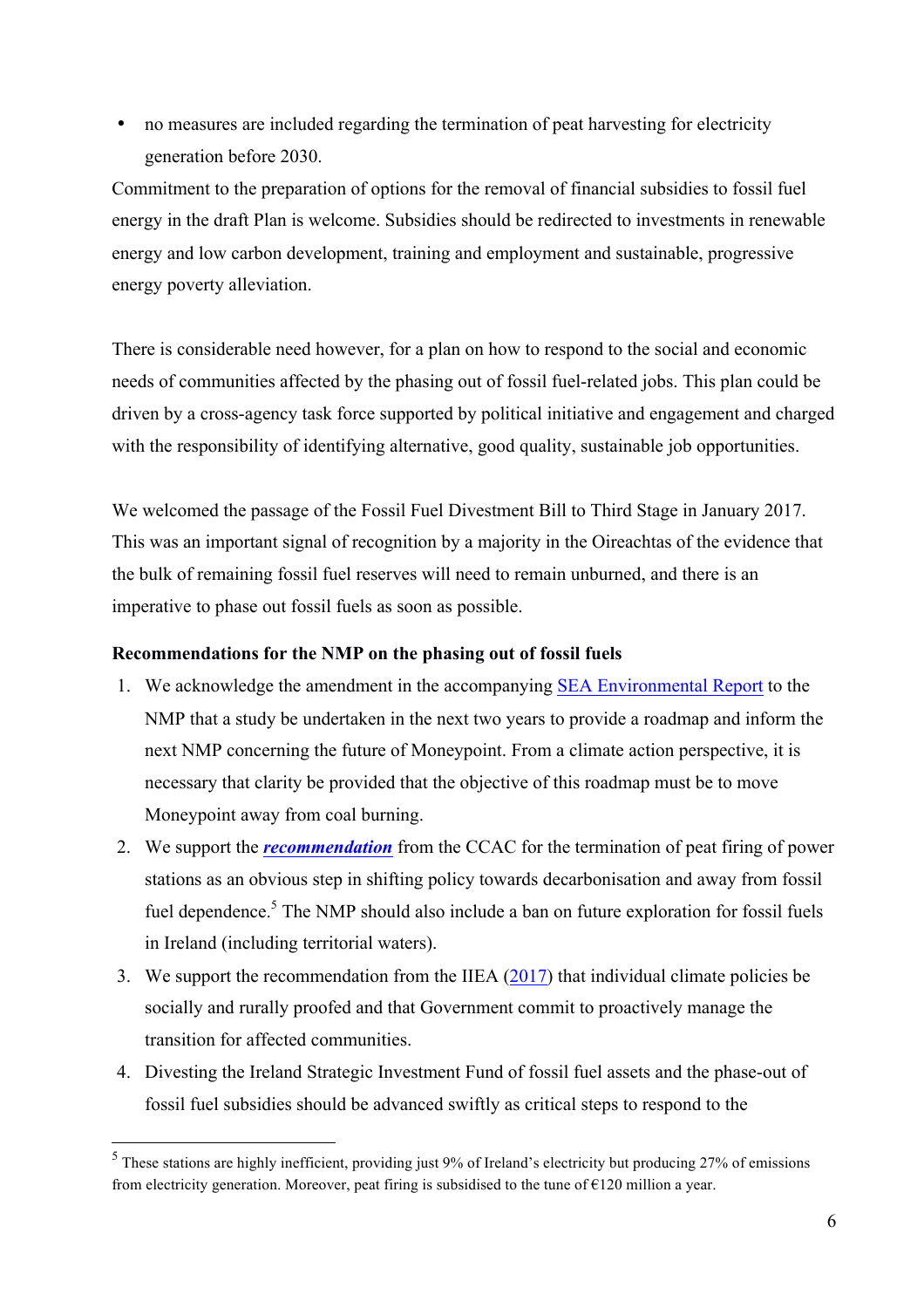commitment in Article 2 of the Paris Climate Agreement to align finance flows with the decarbonisation agenda, and as important statements of intent on Ireland's commitment to building a fossil free future.

## **3 Does the Plan ramp up renewable energy and kick-start community ownership?**

The 2015 White Paper on energy acknowledges the importance of citizen and community participation in transitioning our energy system to zero carbon. Facilitating community ownership of renewable projects, as is done in other European countries, can help achieve public acceptance of renewable energy projects and climate policy more generally.

We have concerns that the draft Plan's current approach of '*engagement, participation and acceptance*' suggests a top-down process that if used as the sole method of engagement will minimise social acceptance of policy measures, and reduce the important role that communities play in the transition to a low carbon society. While the draft Plan acknowledges *potential support* for micro-generation, there is no clear indication of any national strategic plan to establish a framework for community energy ownership in Ireland.

Solar power offers a unique opportunity to provide diversity in electricity generation and for citizens and communities to participate in and take ownership of the renewable transition. Without a guaranteed payment for micro-generation including solar, however, this will not happen in Ireland.

#### **Recommendations for the NMP on ramping up renewable energy**

1. We recommend that a fair price be provided for solar electricity supplied to the grid, the introduction of measures to enable community-led projects such as simplifying grid access, and the implementation of a Danish-style shared ownership scheme mandating that developer-led projects offer 20% of the equity to local communities.

#### **4** Does the NMP realign transport investment to reduce emissions?

There is an increasing urgency to focus on decarbonising Ireland's transport sector. Total annual transport emissions increased by 4% in 2015 alone, have doubled overall since 1990, and strong growth in emissions from transport is projected over coming years. Adopted in 2009, the national policy on transport *Smarter Travel* included the following targets to be achieved by 2020: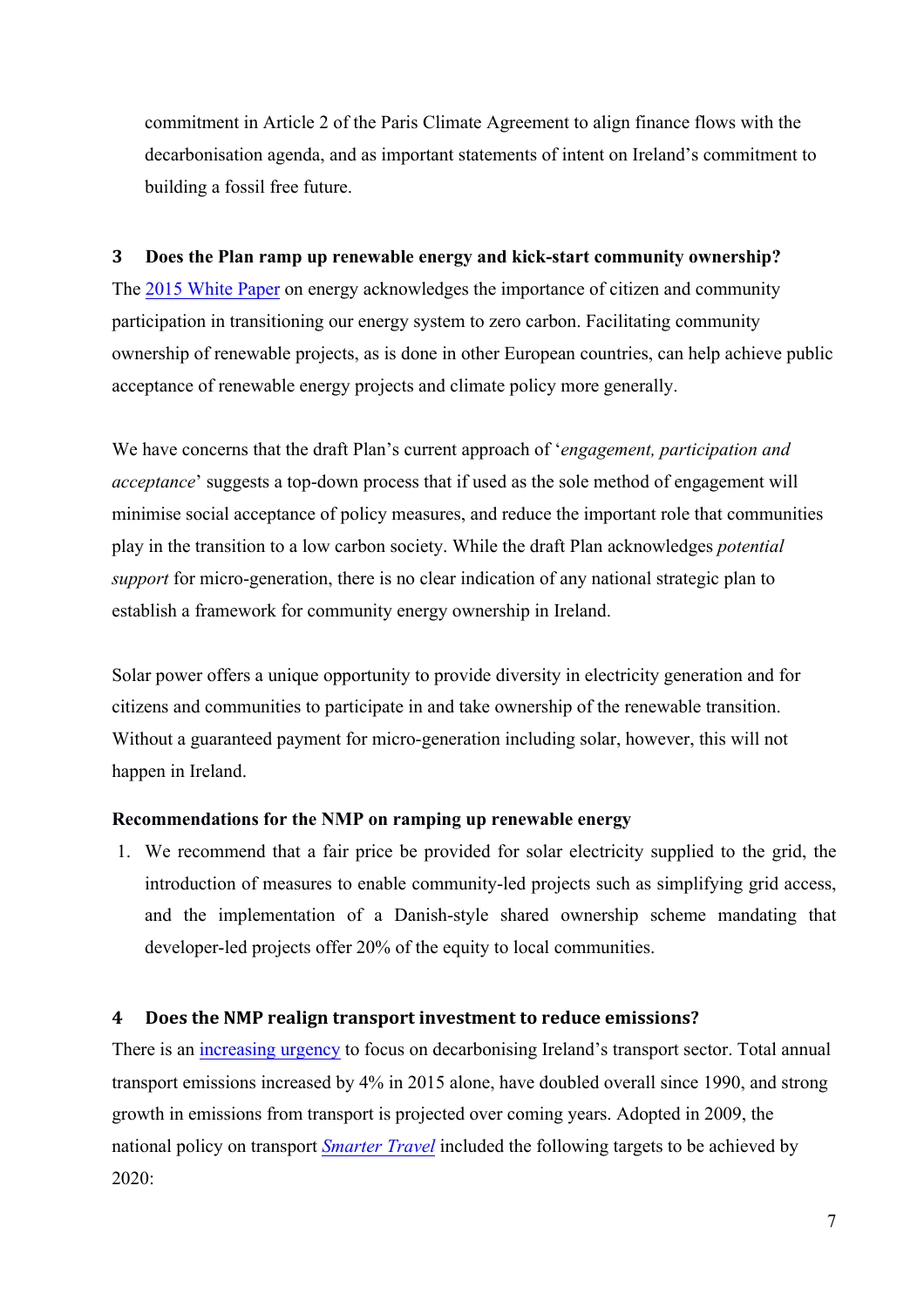- The transport sector making a meaningful contribution to Ireland's EU climate change commitments by reducing greenhouse gas emissions;
- 500,000 more people taking alternative means to commute to work so that the total share of commuting by car drops from 65% to 45%;
- Walking, cycling and public transport rising to 55% of total commuter journeys to work;
- The total kilometres travelled by car not increasing significantly from 2009 levels.

None of these targets are being met, and the draft Plan fails to address how the objectives of the *Smarter Travel* policy will be achieved.

#### **Recommendations for the NMP on transport**

- 1. To achieve the objectives of Smarter Travel, the NMP must rebalance existing funding away from road infrastructure and prioritise investment in walking, utility cycling and clean, sustainable public transport.<sup>6</sup>
- 2. The NMP should commit in the new national planning framework to facilitating low-carbon mobility, particularly by requiring (as a licensing condition) fully integrated transport *networks* across public and private sectors, offering seamless connectivity to passengers. This would specifically require zone, distance, or time-based fares spanning arbitrary transfers between modes and transport operators.
- 3. The NMP should support the conversion of public transport vehicles to sustainable energy sources - cleaner, low emission public transport is a vital component of a low carbon transport future. For public transport, conversion to electric power makes sense, with inbuilt air quality improvements. Other sustainable options may include the use of bio-methane – an already prevalent source of fuel in a number of European cities.

#### **5 Does the NMP put agriculture on a path to carbon neutrality?**

The CCAC recommend that the agriculture and land-use sector will need to determine in the NMP, a pathway and timeline to achieving its 2050 objective. This pathway needs to encompass significant actions to reduce emissions and increase carbon uptake in a sustainable manner. We have argued that Ireland's current agriculture and land-use policy is neither 'climate-smart' nor sustainable. Ireland should be supporting farmers to transition away from ruminant production to a more sustainable model of farming, by encouraging High Nature Value farming,

 <sup>6</sup> The Smarter Travel Initiative has been allocated €100m funding under the Capital Plan Building on Recovery: Infrastructure and Capital Investment 2016-2021. The overall total transport budget is approximately €10 Billion.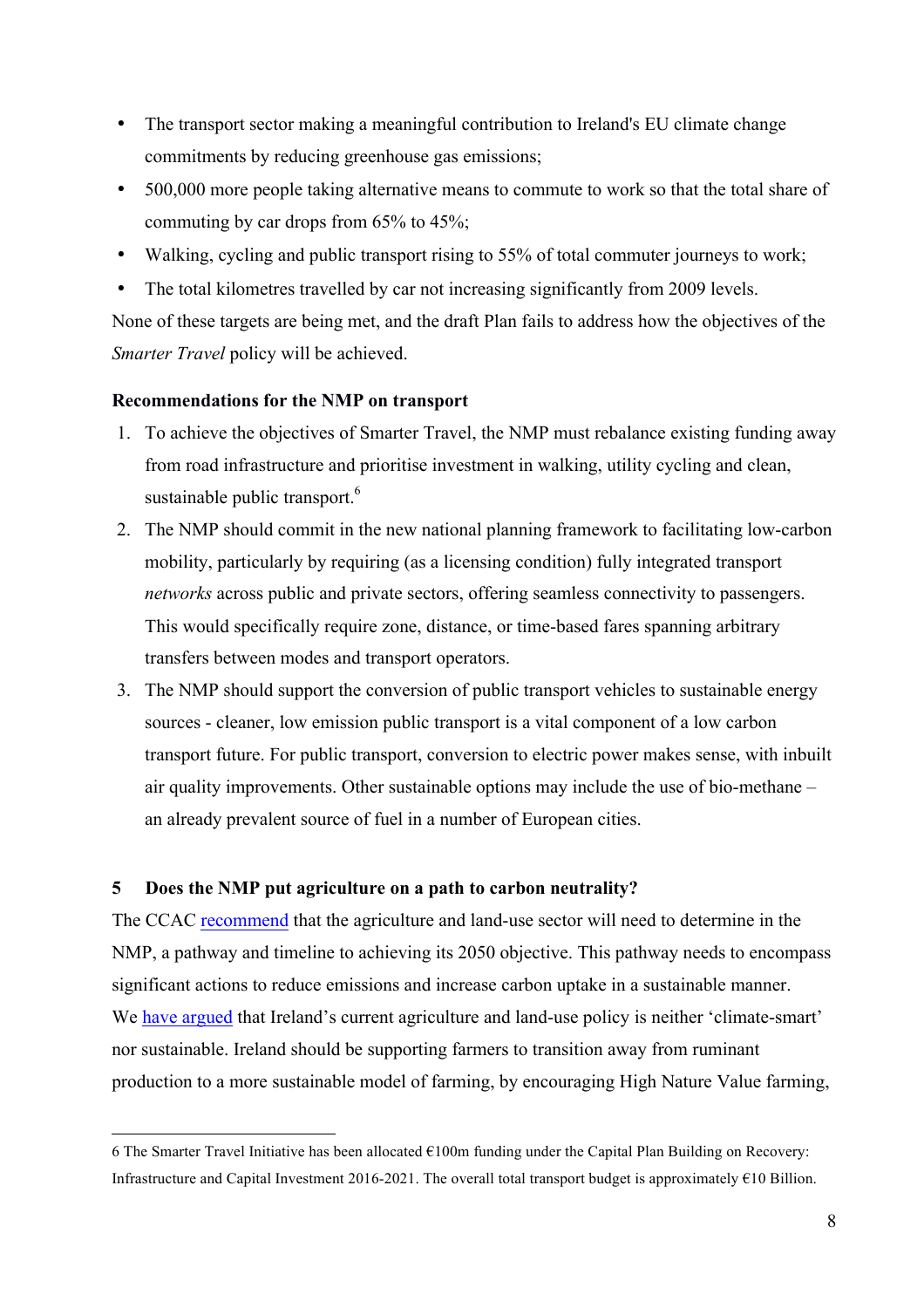incentivising low carbon farming and promoting healthier and less ecologically damaging human diets.

The draft Plan refers to the use of forestry and bio-energy as suggested offsets for agriculturerelated greenhouse gases. The use of land sinks to offset agricultural emissions will achieve only a small fraction of the required emissions reduction as such land sequestration is impermanent and highly uncertain.<sup>7</sup>

Peatland restoration as a mitigation measure is surprisingly omitted from the draft Plan. If adequately managed, sequestered carbon in peatlands could provide a cheap mitigation measure as they store carbon and continue to absorb  $CO<sub>2</sub>$  as they expand. For this potential to be realised, stronger enforcement to protect peatlands, rewetting and restoration, and using alternative nonpeat sources for energy production is required.

# **Recommendations for the NMP on agriculture and land use**

- 1. To sufficiently off-set agricultural emissions, the NMP must outline what an environmentally and socially sustainable level of carbon sink is, while giving considerations to biodiversity, recreation and agriculture.
- 2. Restoring Ireland's peatlands as a means of emissions reduction and carbon storage is an obvious measure which should be included in the final plan. This can be achieved using target-driven restoration objectives.

# **6 Conclusion**

We contend that the draft Plan cannot be considered acceptable – in terms of ambition, planning and approach towards meeting Ireland's national and international climate commitments, in terms of the framing of climate action, and in relation to the task assigned to it under Ireland's Climate Act (2015).

Addressing the gaps and weaknesses identified in this submission can go a significant way to providing a more robust basis for effective and equitable climate policy planning, implementation and review. However, the tools alone will not be enough. Political and

 $<sup>7</sup>$  In early 2017, Ireland was criticised by the European climate action network, Carbon Market Watch, for</sup> advocating for the use of forestry offsets to meet effort-sharing targets. The network recommends that Ireland advocate for reducing or removing the option to use forestry offsets to meet its targets.